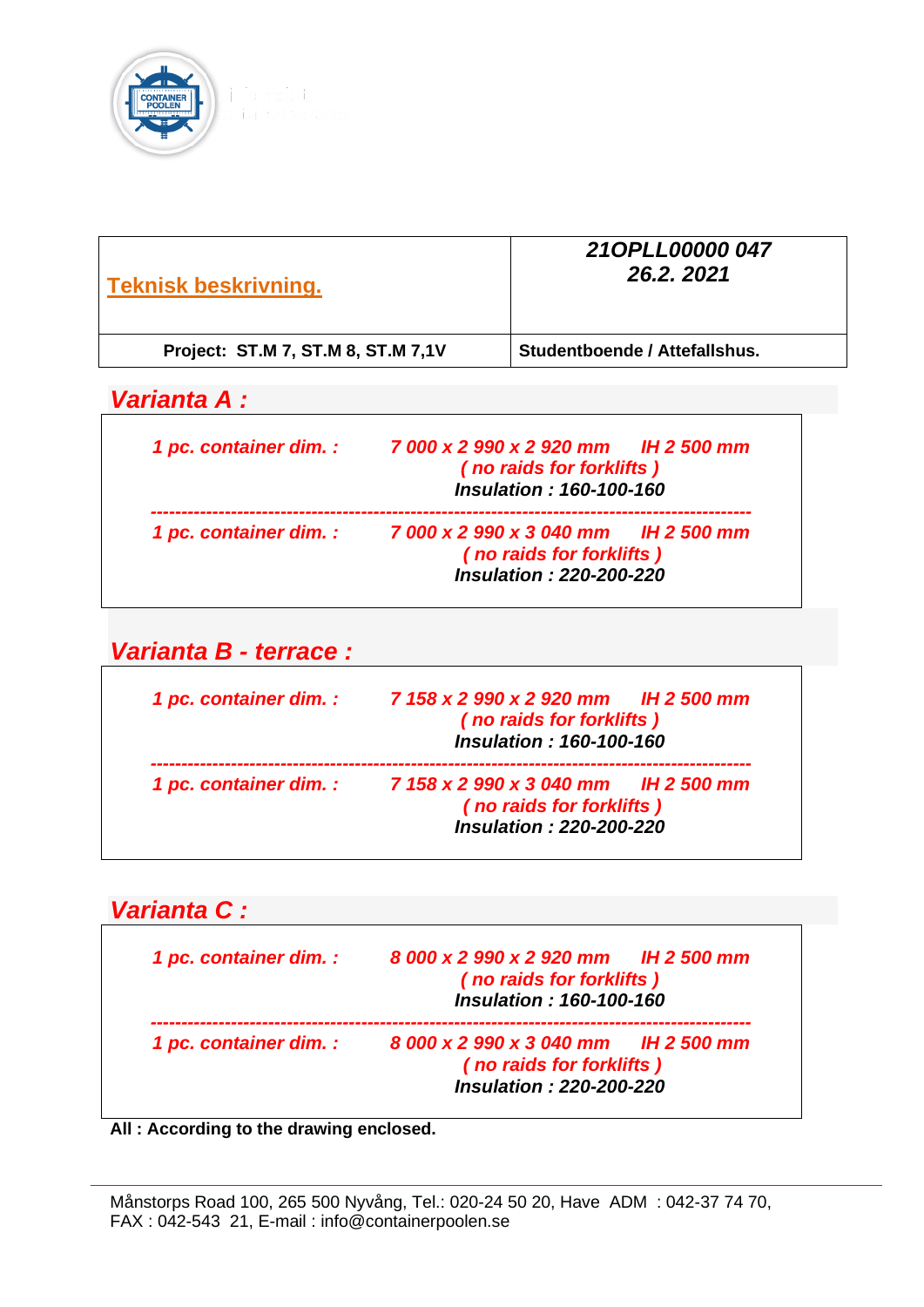

# **RAME CONSTRUCTION:**

*Material: self-supporting construction welded from steel profiles, with 8pcs container cube Surface: zinc phosphate anticorrosive primer 40-60 m* 

> *Finishing polyurethane coat 40-60 m according your request from* **RAL 7015.**  *in case of usage in cold/ hot/ see area, please do inform us!*

## **COMPOSITION:**

*FLOOR:*

- *floor zinc-coated steel plates 0,5mm*
- *steel welded construction*
- *isolation: mineral cotton 160mm, 220 mm*
- *damproof polyethylene foil 0,2mm*
- *cement floor 20 mm*
- *PVC covering 1,5mm grey, DOMO Standard – living room*
- *PVC covering 1,5mm grey, GRABIOL Stop – sanitary room*
- *floorcapacity: 250kg/m<sup>2</sup>*





#### *WALL:*

- *Trapezial zinc – coated steel paltes 0,55 mm*
- *Paited according your request from RAL 7015*
- *Insulation : mineral cotton : 100mm, 200 mm*
- *Placed in inner wall frame made from zinc profiles and wooden construction*
- *Damproof polyethylene foil 0,2 mm*
- *Chipwood boards laminated white 10 mm*
- *Plastic skirting board ( floor and ceiling ) – dark grey*



#### **Insualtion : mineral cotton type Knauf**

| Floor : | insulation 160 mm, $k = 0.224$ W/m <sup>2</sup> K |
|---------|---------------------------------------------------|
| Wall:   | insulation 100 mm, $k = 0.355$ W/m <sup>2</sup> K |
| Roof :  | insulation 160 mm, $k = 0,229$ W/m <sup>2</sup> K |
| Floor : | insulation 220 mm, $k=0,166$ W/m <sup>2</sup> K   |
| Wall:   | insulation 200 mm, $k = 0,186$ W/m <sup>2</sup> K |
| Roof :  | insulation 220 mm, $k = 0,169$ W/m <sup>2</sup> K |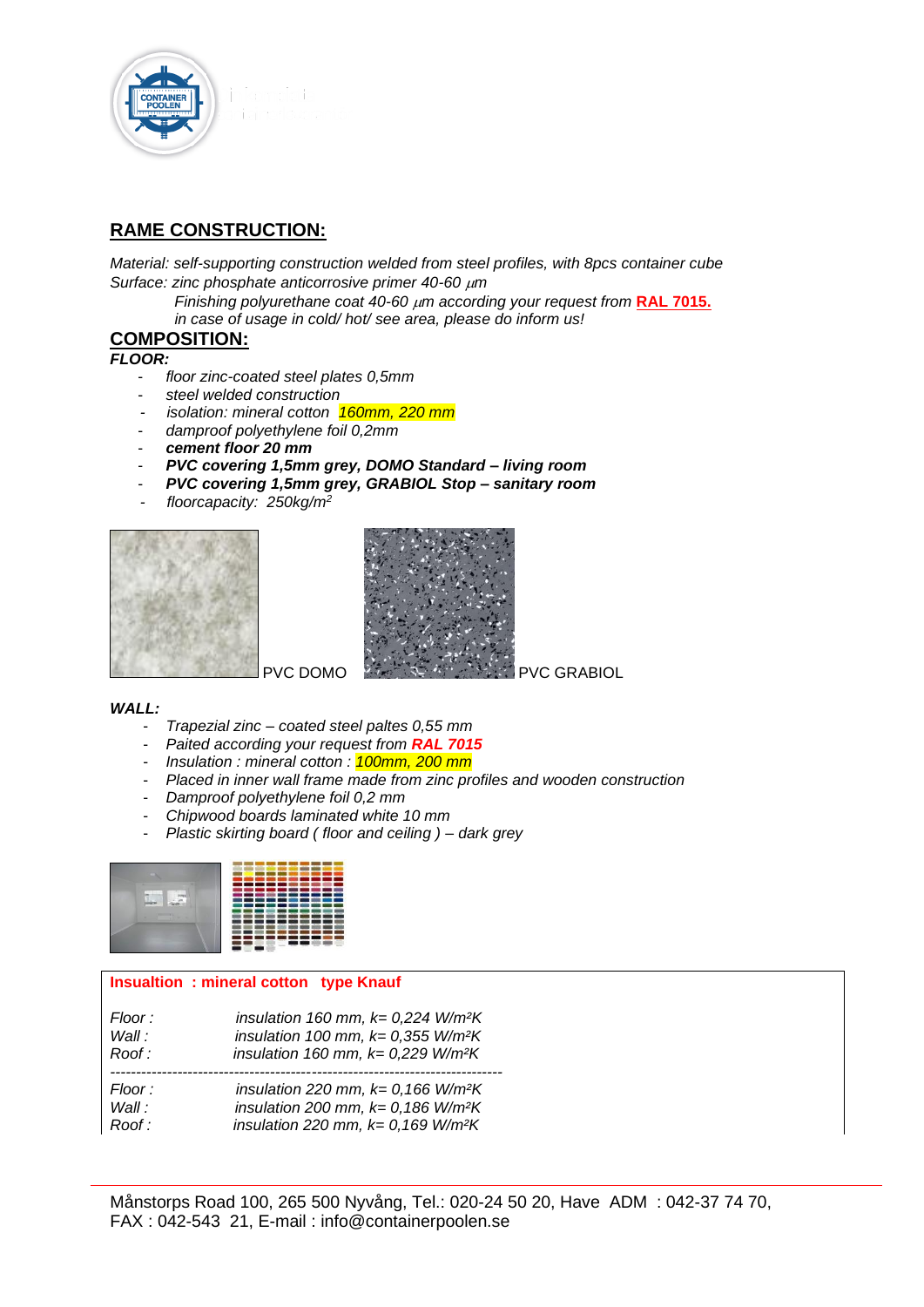



#### *ROOF/CEILING:*

- *roof zinc-coated steel plates 0,75mm*
- *steel welded construction*
- *insulation: mineral cotton* 160 mm, 220 mm
- *damproof polyethylene foil 0,2mm*
- *chipwood boards laminated white 10mm*
- *roof drainage: PVC pipes, ø 60mm, built-in each container corner*
- *[allowable roof load: 125kg/m](http://www.satjam.cz/web/document/cms_library/421.jpg)<sup>2</sup>*

#### **------------------------------------------------------------------------------------------------------------------------------- EQUIPMENT – 1 pc container :**

*DOORS: type MZD-HT 8 Teckentrup : U = 1,9 W / ( m²K )*

1pc exterior steel door MZ 1000/2000 mm, standardly painted in container colour + **self-closing**

- door wing, thickness 40mm:
- bothsided zinc-coated flat steel, inner filling: honeycomb door panel
- steel doorframe, 3-sided seal
- cylindric lock, 3 keys



#### *INTERNAL DOORS :*

1pc of the door 750/2000 mm with overlay frames, door leaf with honeycomb panels, foil in white, plastic. Hardware, **lock green/red**

#### *WINDOWS: window glass k=1,1 W/ (m<sup>2</sup>K), whole window k= 0,78 W/ (m<sup>2</sup>K)*

- *1pc plastic window 600/450mm, 1-wing, white*
- *1pc plastic window 909 x 1330 – 3x glas, with ROLO, white, 1-wing, white*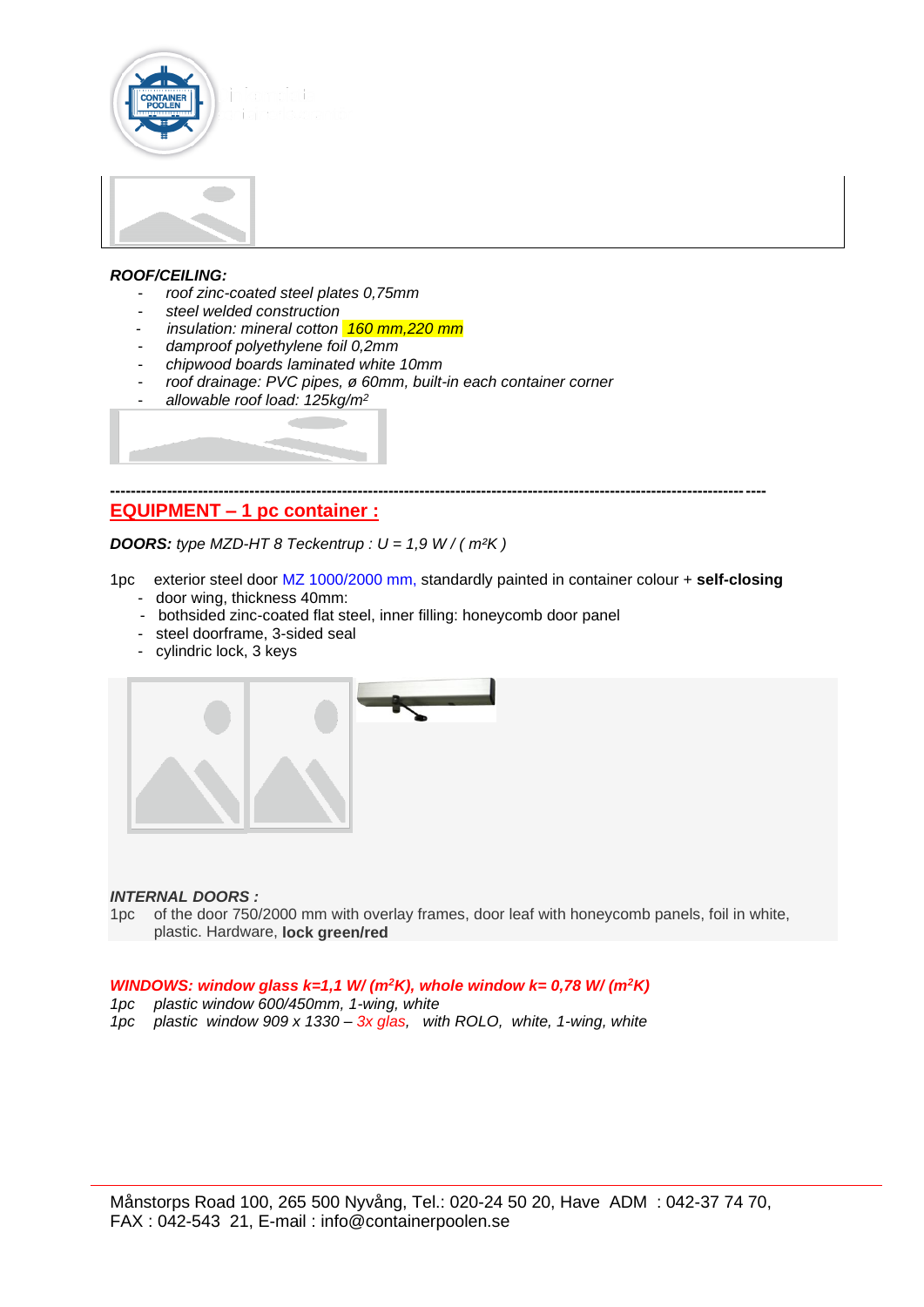



#### *ELECTROINSTALLATION: COUNTRY norms - Sweden Outside connection by CEE plugs on the facade, 240V, 4pole*



2pcs fluorescent tube 2x58W, with covering

1pc light 60W with sensor (outdoor ) 4pcs plug 230V, normal 2pcs plug for heater, normal, separately fused 1pc plug 230V for sink 1pc plug 230 for boiler 2pcs plug 230V, normal for kitchen 2pcs plug 230V, normal for kitchen IP44 2pcs switch, normal **Set heating cable for water** *1pc central stop in cabinet-switchboard*

#### *KITCHEN - long 1480 mm:*

- top cabinets
- lower cabinets
- stainless steel sink and battery
- ceramic plate 2 wheels
- fridge
- mini oven AEG ( service to Norway )
- washing machine AEG \*\*\* 600 x 400 mm SLIM ( service to Norway )
- 1pc wardrobe , 900x2500 mm, door and shelf ( material the same as kitchen )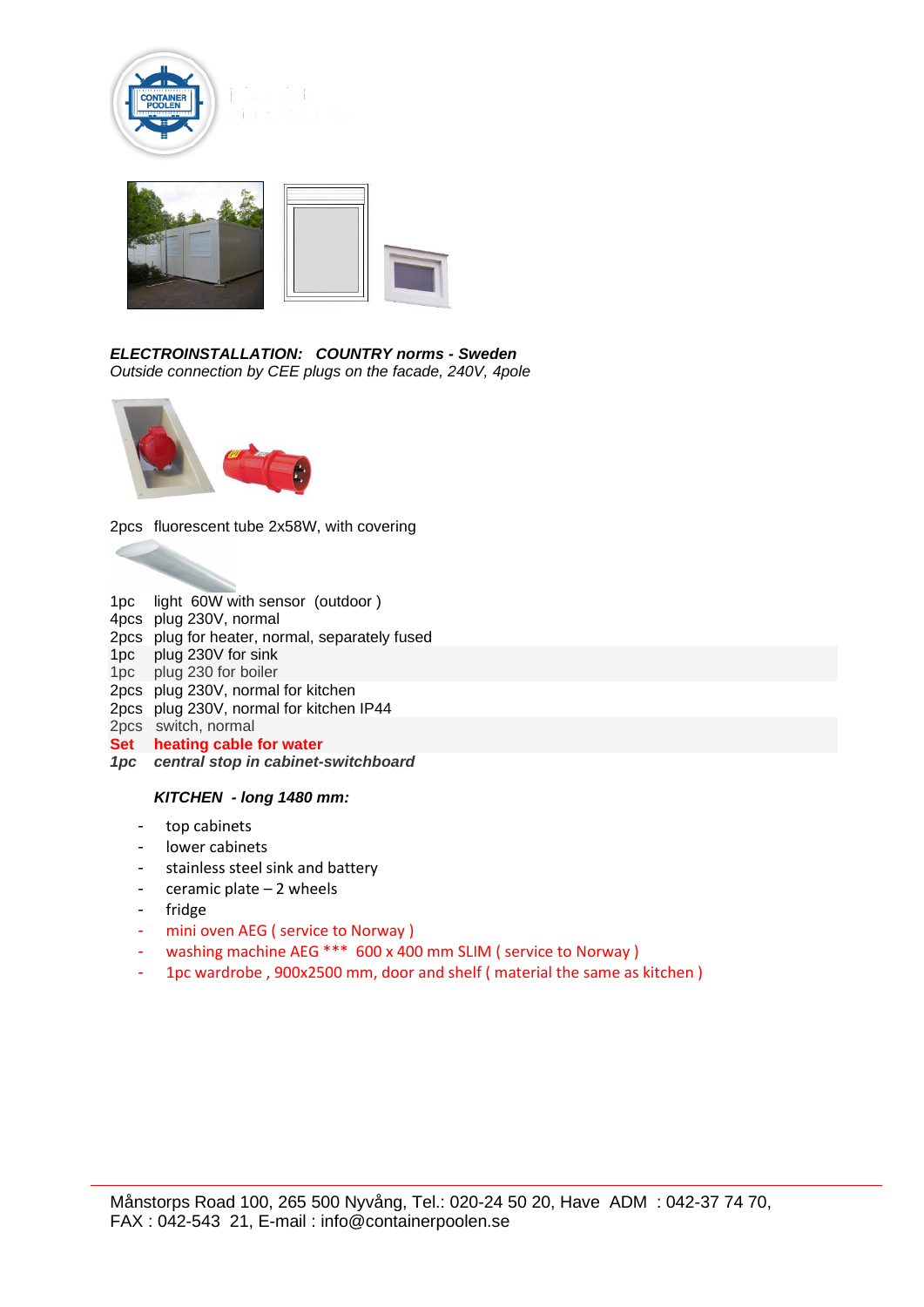



*Ventilation: 2pcs PVC ventilation grate in wall . Outside is ventilation grate from PVC white. Controlling the cord.*



2pcs electric fan to exhaust internal sanitary rooms, extra protection in a switchboard, run through a switch



*Sanitary equipment :* 

1pc porcelain sink **LAUFEN PRO 550 x 400 mm** , battery hot and cold water, mirror, shelf, towel hook



1pc porcelain toilet flushing – type **LAUFEN PRO**, clothes hook

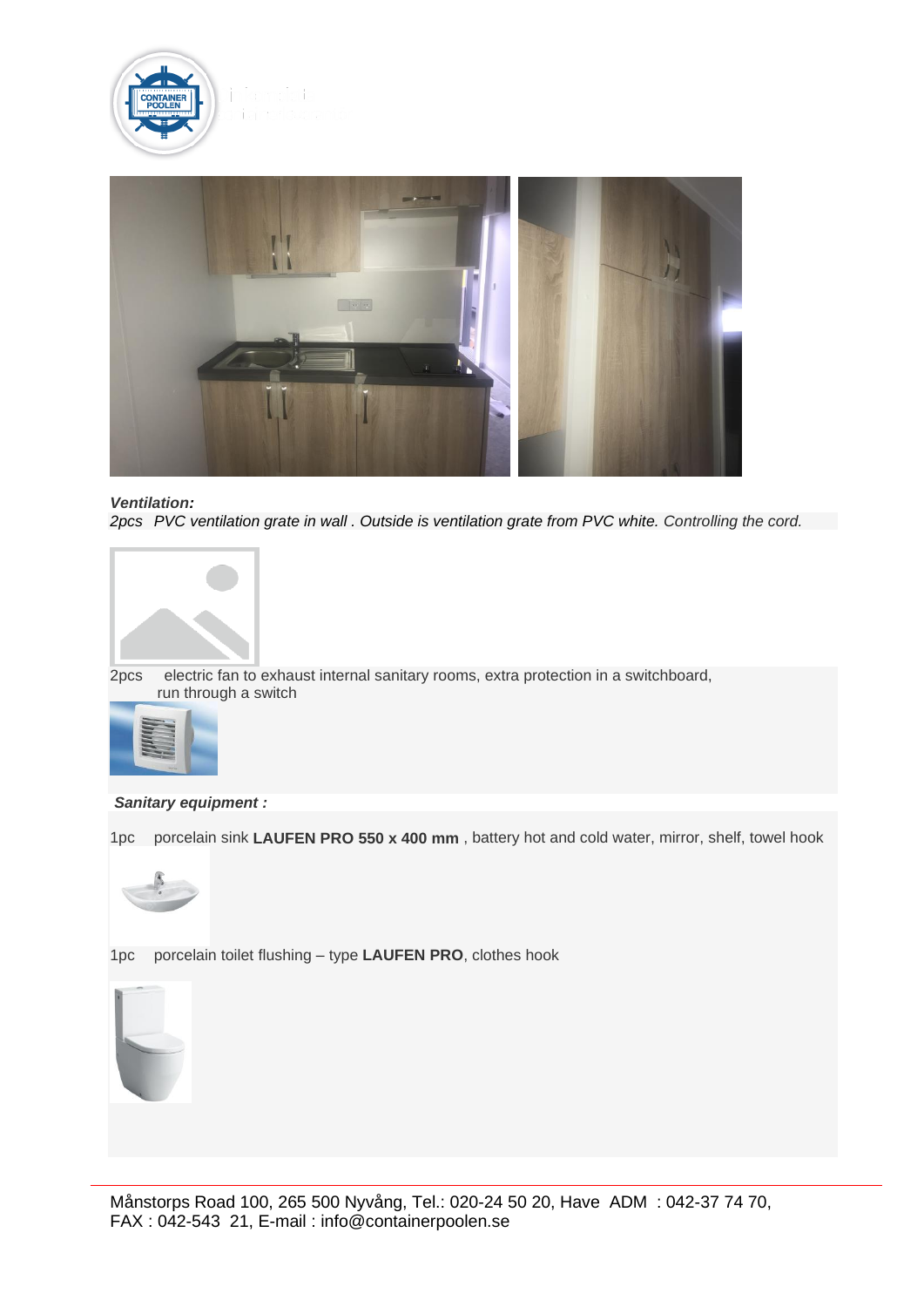

1pc plastic shower tray 800/800 mm 1pc battery

1pc transparent door



1pc floor drain pieces, incl. siphon not attached to waste management, design right through the floor



1pc 3/4 "inlet and 100 mm waste through *the FLOOR*



wiring on the wall,

- Waste pipe: plastic, gray color,
- 1pc venting waste

1pc reducing valves with manometre



Månstorps Road 100, 265 500 Nyvång, Tel.: 020-24 50 20, Have ADM : 042-37 74 70, FAX : 042-543 21, E-mail : info@containerpoolen.se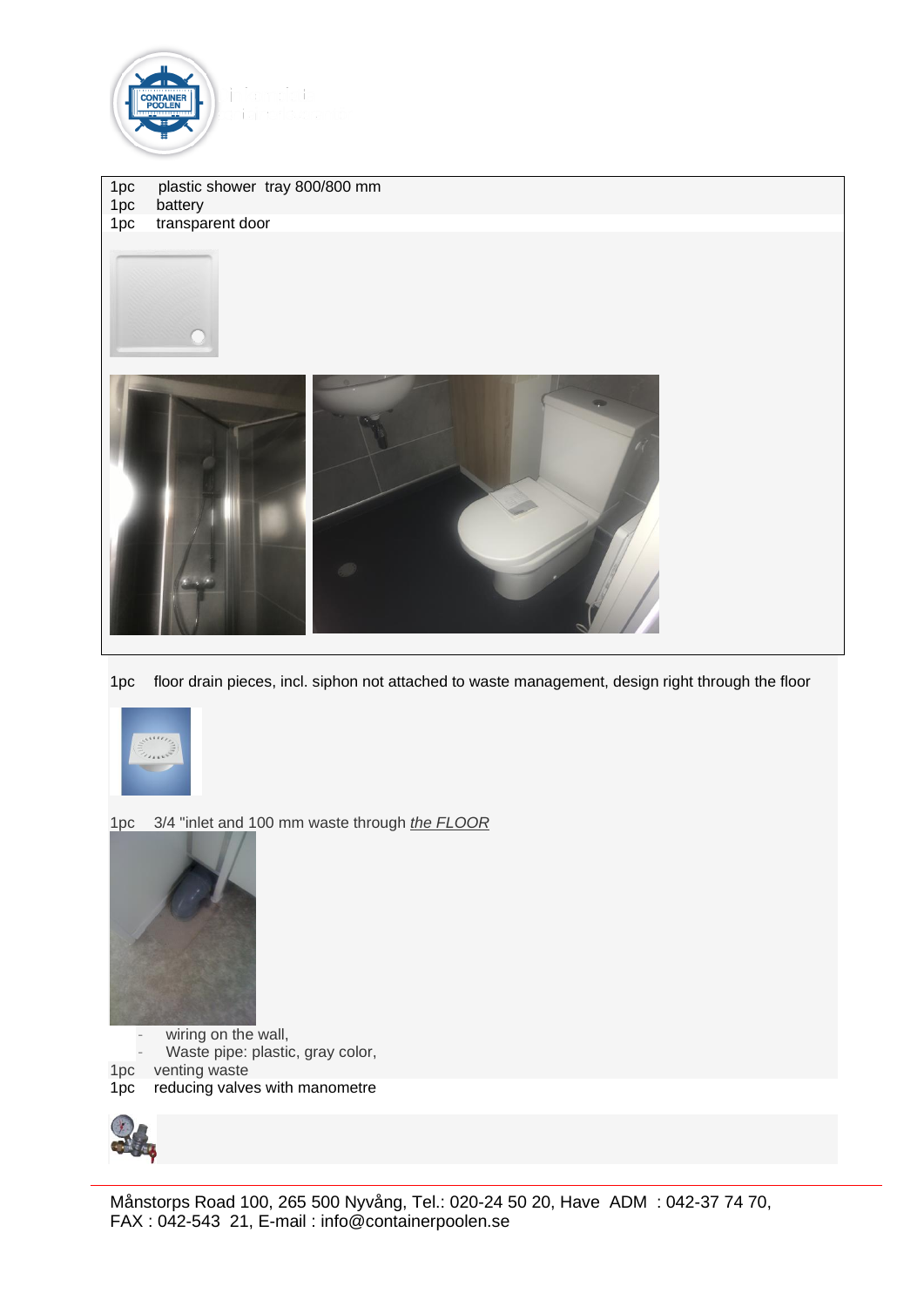

*Security hot water* 1 pc 50 l boiler Ariston Velis Evo



#### *Heating:*

1 pc **electric wall convector AEG 2 kW** with termostat,continuous control 6 – 30º degrees, H/W/D 450x740x100 mm, ant frost function, thermal protection with automatic reset.



1 pc **electric wall convector Stiebel – Eltron 1kW** with termostat,continues control 6 - 45º degrees, H/W/D 387x170x110, ant frost fiction, thermal protection with automatic reset.



#### **sanitary room – walls**

Item 811532 Negro Grande is an imitation of 60x30 cm tiles. **<https://fibo.co.uk/design-it-yourself-fibo-explorer/>**